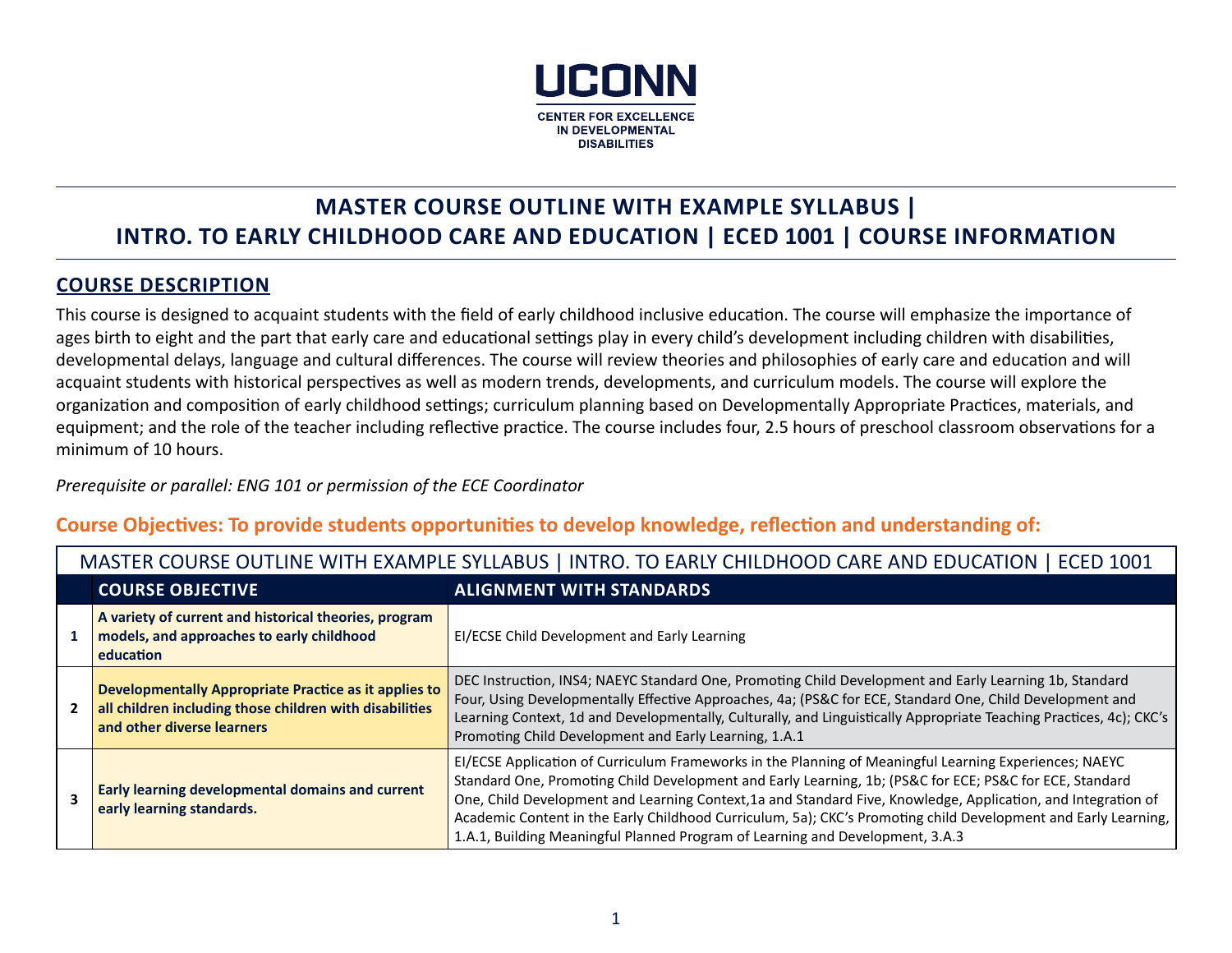|    | MASTER COURSE OUTLINE WITH EXAMPLE SYLLABUS   INTRO. TO EARLY CHILDHOOD CARE AND EDUCATION   ECED 1001                                                                                                                                             |                                                                                                                                                                                                                                                                                                                                                                                                                                                                                                                                                                                                                                                                                                                         |  |  |  |
|----|----------------------------------------------------------------------------------------------------------------------------------------------------------------------------------------------------------------------------------------------------|-------------------------------------------------------------------------------------------------------------------------------------------------------------------------------------------------------------------------------------------------------------------------------------------------------------------------------------------------------------------------------------------------------------------------------------------------------------------------------------------------------------------------------------------------------------------------------------------------------------------------------------------------------------------------------------------------------------------------|--|--|--|
|    | <b>COURSE OBJECTIVE</b>                                                                                                                                                                                                                            | <b>ALIGNMENT WITH STANDARDS</b>                                                                                                                                                                                                                                                                                                                                                                                                                                                                                                                                                                                                                                                                                         |  |  |  |
| 4  | The relationship between play and development<br>in young children including those children with<br>disabilities and other diverse learners.                                                                                                       | OSEP: Intervention and Instruction; DEC INS4; NAEYC Promoting Child Development and Early Learning 1b; (PS&C<br>for ECE; Standard One, Child Development and Learning in Context, 1d)                                                                                                                                                                                                                                                                                                                                                                                                                                                                                                                                   |  |  |  |
| 5  | The roles, responsibilities, and essential dispositions<br>of early childhood professionals.                                                                                                                                                       | OSEP Collaborating; DEC Teaming and Collaboration TC2; NAEYC Standard Six, Becoming a Professional, 6a; (PS&C<br>for ECE; Professionalism as an Early Childhood Educator, 6a)                                                                                                                                                                                                                                                                                                                                                                                                                                                                                                                                           |  |  |  |
| 6  | Ethical concerns and dilemmas related to early care<br>and education                                                                                                                                                                               | EI/ECSE Professionalism and Ethics; NAEYC Standard Six, Becoming a Professional, 6b; (PS&C for ECE; Standard<br>Six. Professionalism as an Early Childhood Educator, 6b).                                                                                                                                                                                                                                                                                                                                                                                                                                                                                                                                               |  |  |  |
| 7  | The importance of social/emotional relationships<br>between and among children (including those<br>children with disabilities and other diverse learners)<br>diverse families; teachers, and caregivers in early<br>childhood inclusive education. | OSEP: Supporting Social and Emotional Development, Working with Children and Families from Diverse<br>Backgrounds & Engaging and Communicating with Families; DEC Family, F1 & F6; Supporting Social and Emotional<br>Development, INT2; NAEYC, Standard Two, Building Family and Community Relationships, 2a. 2b, Standard Four,<br>Using Developmentally Effective Approaches, 4a; (PS&C for ECE Standard Two, Family-Teacher Partnerships<br>and Community Connections;2b); CKC's, Building Family and Community Partnerships, 5.A.1, 5.A.2; Using<br>Developmentally Effective Approaches for Facilitating Experiences, 2.A.2                                                                                       |  |  |  |
| 8  | Positive approaches to child guidance with attention<br>to individual children including those children with<br>disabilities and other diverse learners.                                                                                           | OSEP: Supporting Social and Emotional Development; EI/ECSE Interaction, Intervention, Instruction; NAEYC, Using<br>Developmentally Effective Approaches, 4d; (PS&C for ECE Standard One, Child Development and Learning in<br>Context, 1b, and Standard Four, Developmentally, Culturally, and Linguistically Appropriate Teaching Practices, 4b)                                                                                                                                                                                                                                                                                                                                                                       |  |  |  |
| 9  | Creating, organizing, and evaluating early childhood<br>learning environments with particular attention to<br>safe, healthy, and stimulating settings that support<br>inclusion of all children.                                                   | OSEP Intervention and Instruction; DEC: Instruction, INS4; EI/ECSE Using Responsive, Reciprocal Interactions,<br>Interventions, and Instruction; NAEYC, Standard One, Promoting Child Development and Early Learning 1c; (PS&C<br>for ECE; Standard One, Child Development and Learning in Context, 1c).                                                                                                                                                                                                                                                                                                                                                                                                                |  |  |  |
| 10 | Integrating all developmental domains and<br>technology into a holistic, Developmentally<br>Appropriate curriculum supporting the needs of<br>every child including those children with disabilities<br>and other diverse learners.                | OSEP: Intervention and Instruction, Literacy and STEM, Technology; DEC: INS4, Instruction; DEC, Environments,<br>E4; EI/ECSE Using Responsive, Reciprocal Interventions and instruction, Application of Curriculum Frameworks<br>in the Planning of Meaningful Learning Experiences; NAEYC, Standard Four, 4b, Standard Five, Using Content<br>Knowledge to Build Meaningful Curriculum, 5a; (PS&C for ECE Standard Four, Developmentally, Culturally, and<br>Linguistically Appropriate Teaching Practices, 4c and Standard Five, Knowledge, Application, and Integration of<br>Academic Content in the Early Childhood Curriculum, 5a); CKC's Building a Meaningful Program of Learning and<br>Development, 3.A.3     |  |  |  |
| 11 | Multicultural, anti-bias curricula, and inclusive<br>learning environments with attention to different<br>learning styles and teaching strategies.                                                                                                 | OSEP: Working with Children and Families from Diverse Backgrounds and Intervention and Instruction; DEC,<br>Instruction, INS 4; EI/ECSC Application of Curriculum Frameworks in the Planning of Meaningful Learning<br>Experiences, Partnering with Families, Professionalism and Ethical Practices; NAEYC Standard Two, Building<br>Family and Community Relationships, 2a, Standard Four, Using Developmentally Effective Approaches, 4a; (PS&C<br>for ECE, Standard Two, Family-Teacher Partnerships and Community Connections, 2b and Standard Four,<br>Developmentally, Culturally, and Linguistically Appropriate Teaching Practices, 4b and 4c); CT CKC's, Building<br>Family and Community Relationships, 5.A.1 |  |  |  |

 $\mathbf{I}$ 

Г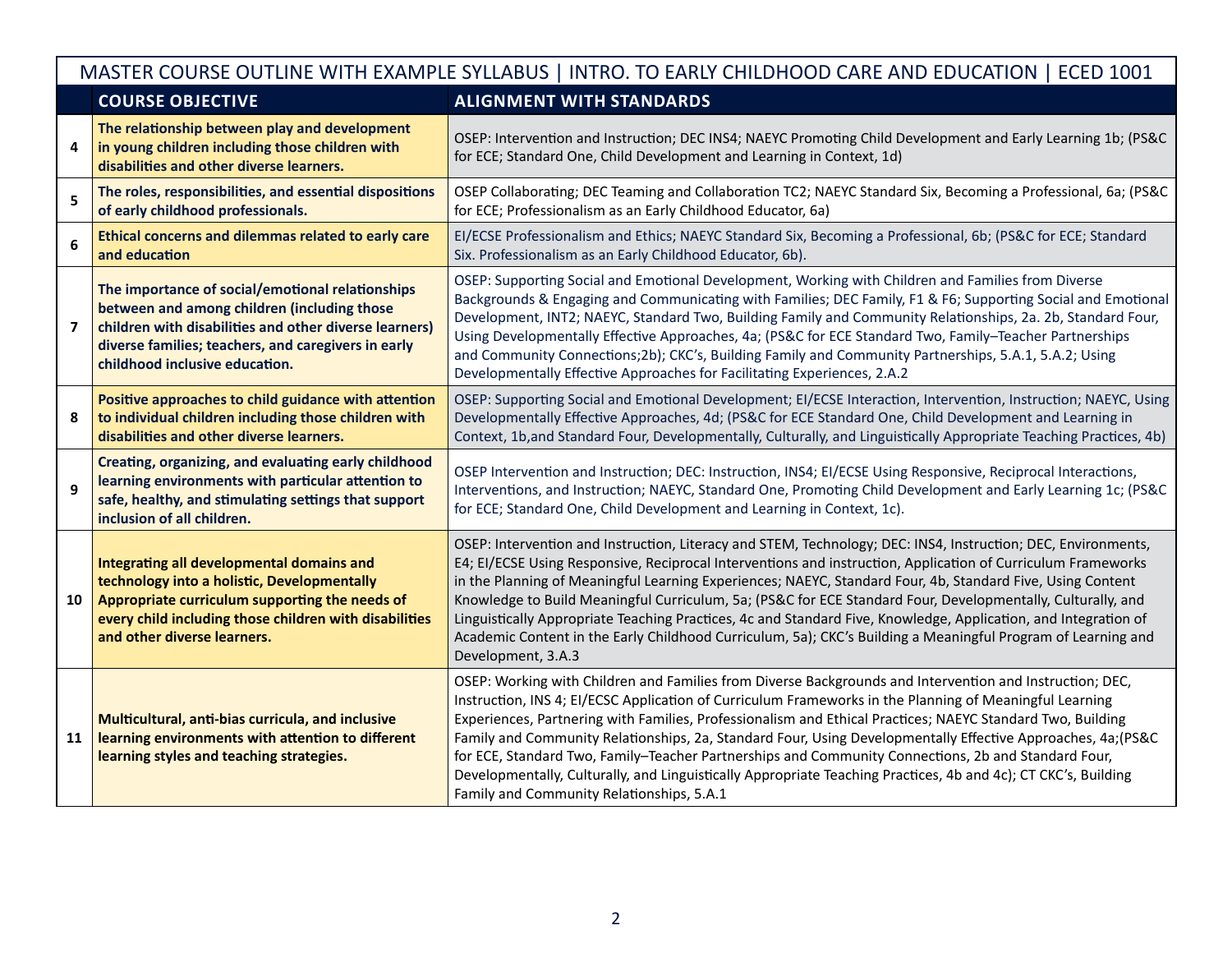## **Student Outcomes: Upon completion of this course, students will be able to:**

|                | MASTER COURSE OUTLINE WITH EXAMPLE SYLLABUS   INTRO. TO EARLY CHILDHOOD CARE AND EDUCATION   ECED 1001                                                                                                                                                                                                                                                                                                                     |                                                                                                                                                                                                                                                                                                                                                                                                                                                                                                                      |  |  |  |
|----------------|----------------------------------------------------------------------------------------------------------------------------------------------------------------------------------------------------------------------------------------------------------------------------------------------------------------------------------------------------------------------------------------------------------------------------|----------------------------------------------------------------------------------------------------------------------------------------------------------------------------------------------------------------------------------------------------------------------------------------------------------------------------------------------------------------------------------------------------------------------------------------------------------------------------------------------------------------------|--|--|--|
|                | <b>STUDENT OUTCOMES</b>                                                                                                                                                                                                                                                                                                                                                                                                    | <b>ALIGNMENT WITH STANDARDS</b>                                                                                                                                                                                                                                                                                                                                                                                                                                                                                      |  |  |  |
| 1              | <b>Historical Perspectives</b><br>a. Identify and discuss the history of early<br>childhood care and education including<br>developmental theories, philosophical and<br>sociological perspectives, and the various<br>program models.<br>b. Compare and contrast different types of early<br>childhood programs and their approached to<br>inclusion.                                                                     | EI/ECSE Child Development and Early Learning                                                                                                                                                                                                                                                                                                                                                                                                                                                                         |  |  |  |
| $\overline{2}$ | <b>Developmentally Appropriate Practice:</b><br>a. Recognize age appropriate and culturally<br>appropriate developmental expectations for<br>the young child.<br>b. Discuss and reflect upon teaching practices<br>and how goals, objectives, and assessments<br>are integral to planning a Developmentally<br>Appropriate program for all children including<br>children with disabilities and other diverse<br>learners. | DEC Assessment, A9; DEC Instruction, INS 4; NAEYC Standard Four, Using Developmentally Effective Approaches,<br>4a, and 4d); (PS&C for ECE, Standard One, Child Development and Learning Context, 1d and Developmentally,<br>Culturally, and Linguistically Appropriate Teaching Practices, 4b and 4c and Standard Six, Professionalism as an<br>Early Childhood Educator, 6e)                                                                                                                                       |  |  |  |
| 3              | Identify the key developmental/learning domains<br>commonly associated with child development<br>in relation to early learning and development<br>standards.                                                                                                                                                                                                                                                               | EI/ECSE Application of Curriculum Frameworks in the Planning of Meaningful Learning Experiences; NAEYC<br>Standard One, Promoting Child Development and Learning, 1b; (PS&C for ECE; Standard One, Child Development<br>and Learning in Context, 1a;and Standard Five, Knowledge, Application, and Integration of Academic Content<br>in the Early Childhood Curriculum, 5a); CKC's Promoting Child Development and Early Learning, 1.A.1, Building<br>Meaningful Planned Program of Learning and Development, 3.A.3 |  |  |  |
| 4              | Analyze the role of play in the development of all<br>young children including children with disabilities<br>and other diverse learners.                                                                                                                                                                                                                                                                                   | OSEP: Intervention and Instruction; NAEYC, Standard One, Promoting Child Development and Early Learning. 1b;<br>(PS&C for ECE; Standard One, Child Development and Learning in Context, 1d, and Standard 4, Developmentally,<br>Culturally, and Linguistically Appropriate Teaching Practices, 4b) DEC Instruction, INS4                                                                                                                                                                                             |  |  |  |
| 5              | Define and reflect upon the roles, responsibilities,<br>and essential dispositions of the teacher in an early<br>childhood program.                                                                                                                                                                                                                                                                                        | OSEP Collaborating; DEC Teaming and Collaboration TC2; NAEYC Standard Six, Becoming a Professional, 6a and<br>6d; (PS&C for ECE; Professionalism as an Early Childhood Educator, 6a)                                                                                                                                                                                                                                                                                                                                 |  |  |  |
| 6              | Discuss and reflect upon ethical concerns related to<br>early care and education issues                                                                                                                                                                                                                                                                                                                                    | EI/ECSE Professionalism and Ethics; NAEYC Standard Six, Becoming a Professional, 6b and 6d; (PS&C for ECE;<br>Standard Six. Professionalism as an Early Childhood Educator, 6b).                                                                                                                                                                                                                                                                                                                                     |  |  |  |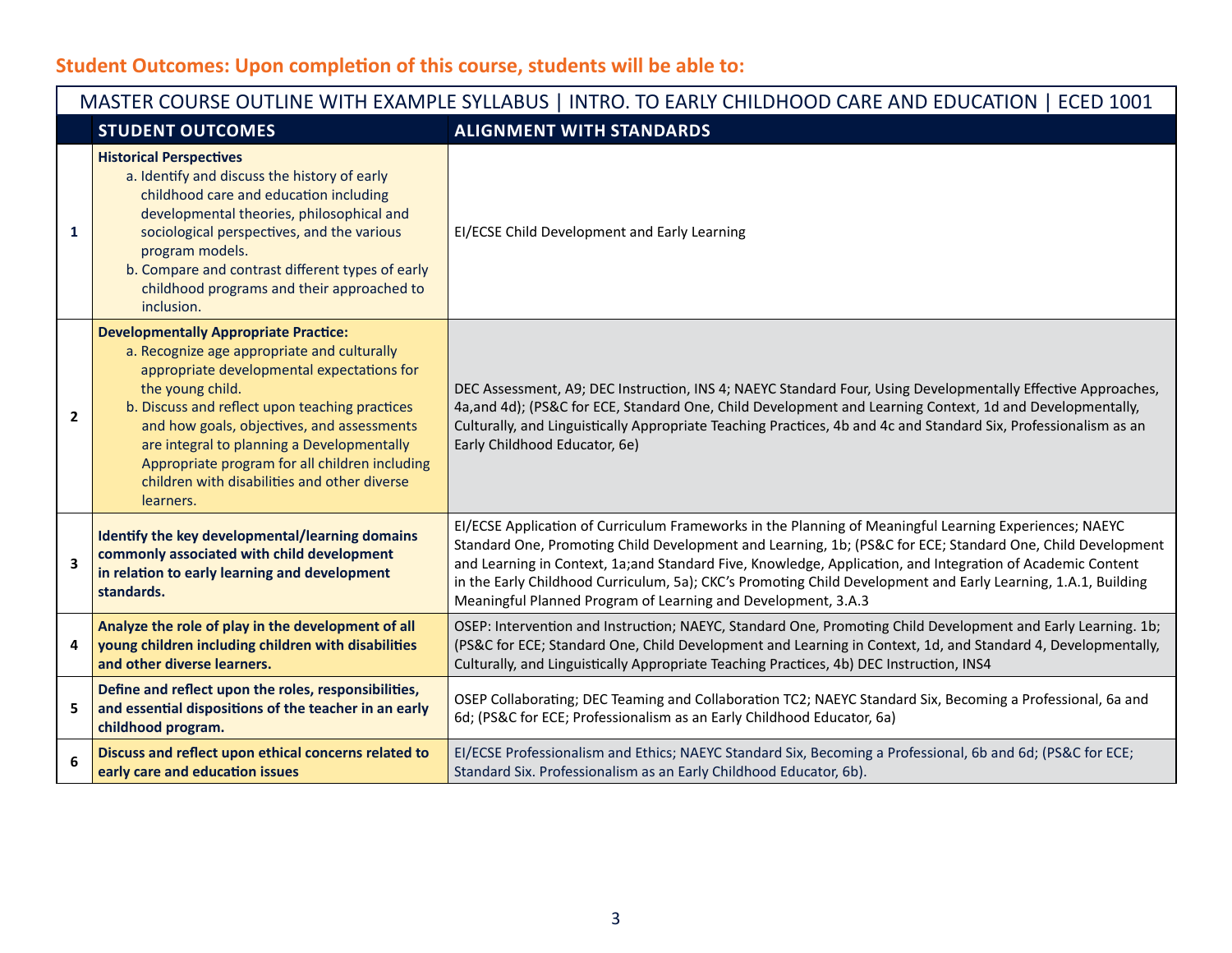|                         | MASTER COURSE OUTLINE WITH EXAMPLE SYLLABUS   INTRO. TO EARLY CHILDHOOD CARE AND EDUCATION   ECED 1001                                                                                                                                                          |                                                                                                                                                                                                                                                                                                                                                                                                                                                                                                                                                                                                                                                                                                                                               |  |  |  |
|-------------------------|-----------------------------------------------------------------------------------------------------------------------------------------------------------------------------------------------------------------------------------------------------------------|-----------------------------------------------------------------------------------------------------------------------------------------------------------------------------------------------------------------------------------------------------------------------------------------------------------------------------------------------------------------------------------------------------------------------------------------------------------------------------------------------------------------------------------------------------------------------------------------------------------------------------------------------------------------------------------------------------------------------------------------------|--|--|--|
|                         | <b>STUDENT OUTCOMES</b>                                                                                                                                                                                                                                         | <b>ALIGNMENT WITH STANDARDS</b>                                                                                                                                                                                                                                                                                                                                                                                                                                                                                                                                                                                                                                                                                                               |  |  |  |
| $\overline{\mathbf{z}}$ | Define and reflect upon the importance of social/<br>emotional relationships between and among<br>teachers, children, and diverse families.                                                                                                                     | OSEP: Supporting Social and Emotional Development, Working with Children and Families from Diverse<br>Backgrounds and Engaging and Communicating with Families; DEC Families, F1 and F6; Instruction, INT2; NAEYC<br>Standard Two, Building Family and Community Relationships, 2a. 2b, Standard Four, Using Developmentally<br>Effective Approaches, 4a, 4d; (PS&C for ECE Standard Two, Family-Teacher Partnerships and Community<br>Connections; 2b and Standard Four, Developmentally, Culturally, and Linguistically Appropriate Teaching Practices,<br>4c)CKC's Building Family and Community Relationships, 5A1, 5A2; Using Developmentally Effective Approaches<br>for Facilitating Experiences, 2.A.2                                |  |  |  |
| 8                       | Identify, discuss and reflect upon individualized<br>approaches to discipline using positive guidance<br>strategies for all young children including children<br>with disabilities and other diverse learners                                                   | OSEP: Supporting Social and Emotional Development; EI/ECSE Interaction, Intervention, Instruction, NAEYC, Using<br>Developmentally Effective Approaches, 4d; (PS&C for ECE Standard One, Child Development and Learning in<br>Context, 1b and Standard 4, Developmentally, Culturally, and Linguistically Appropriate Teaching Practices 4a).                                                                                                                                                                                                                                                                                                                                                                                                 |  |  |  |
| 9                       | Create, organize, and evaluate early childhood<br>learning environments with particular attention to<br>the safe, healthy, and stimulating settings for the<br>diverse needs of all children including children with<br>disabilities and other diverse learners | OSEP Intervention and Instruction; DEC: Instruction, INS4; EI/ECSE Using Responsive, Reciprocal Interactions,<br>Interventions, and Instruction; NAEYC, Standard One, Promoting Child Development and Early Learning 1c; (PS&C<br>for ECE; Standard One, Child Development and Learning in Context, 1c).                                                                                                                                                                                                                                                                                                                                                                                                                                      |  |  |  |
| 10                      | Integrate all developmental domains, and technology<br>into a holistic, Developmentally Appropriate<br>curriculum supporting the needs of every child<br>including those children with disabilities and other<br>diverse learners.                              | OSEP: Intervention & Instruction, Literacy and STEM, Technology; DEC: Instruction; DEC E4; EI/ECSE Using<br>Responsive, Reciprocal Interventions and Instruction, Application of Curriculum Frameworks in the Planning<br>of Meaningful Learning Experiences; NAEYC Standard Four, Using Developmentally Effective Approaches, 4b,<br>Standard Five, Using Content Knowledge to Build Meaningful Curriculum, 5a; (PS&C for ECE Standard Four,<br>Developmentally, Culturally, and Linguistically Appropriate Teaching Practices, 4c and Standard Five, Knowledge,<br>Application, and Integration of Academic Content in the Early Childhood Curriculum, 5a); CKC's Building<br>Meaningful Planned Program of Learning and Development, 3.A.3 |  |  |  |
| 11                      | Create experiences for multicultural, anti-bias<br>curricula, and inclusive learning environments with<br>attention to different learning styles and teaching<br>strategies.                                                                                    | OSEP: Working with Children and Families from Diverse Backgrounds and Intervention and instruction; DEC<br>Instruction, INS 4; EI/ECSC Application of Curriculum Frameworks in the Planning of Meaningful Learning<br>Experiences, Partnering with Families and Professionalism and Ethical Practices; NAEYC Standard Two,<br>Building Family and Community Relationships, 2a and Using Developmentally Effective Approaches, 4a; (PS&C<br>for ECE, Standard Two, Family-Teacher Partnerships and Community Connections, 2b and Standard Four,<br>Developmentally, Culturally, and Linguistically Appropriate Teaching Practices, 4b and 4c);CT CKC's. Building<br>Family and Community Relationships, 5. A1                                  |  |  |  |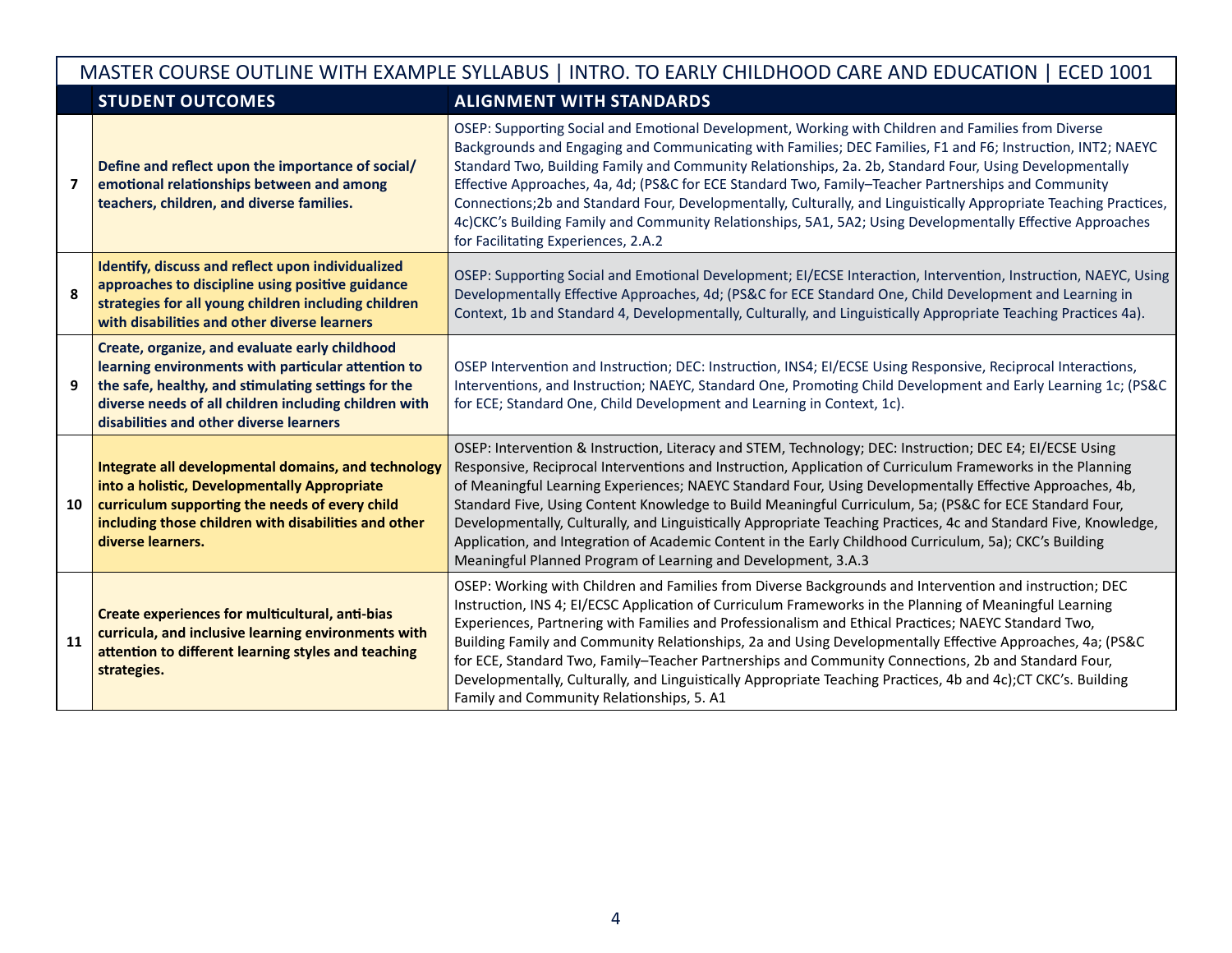## **Course Content:**

|                | MASTER COURSE OUTLINE WITH EXAMPLE SYLLABUS   INTRO. TO EARLY CHILDHOOD CARE AND EDUCATION   ECED 1001                                                                                                                                                                                                                                                                                                                                                           |                                                                                                                                                                                                                                                                                                                                                                                                                                                                                                                                                                                                                                                                                                   |  |  |  |
|----------------|------------------------------------------------------------------------------------------------------------------------------------------------------------------------------------------------------------------------------------------------------------------------------------------------------------------------------------------------------------------------------------------------------------------------------------------------------------------|---------------------------------------------------------------------------------------------------------------------------------------------------------------------------------------------------------------------------------------------------------------------------------------------------------------------------------------------------------------------------------------------------------------------------------------------------------------------------------------------------------------------------------------------------------------------------------------------------------------------------------------------------------------------------------------------------|--|--|--|
|                | <b>COURSE CONTENT</b>                                                                                                                                                                                                                                                                                                                                                                                                                                            | <b>ALIGNMENT WITH STANDARDS</b>                                                                                                                                                                                                                                                                                                                                                                                                                                                                                                                                                                                                                                                                   |  |  |  |
| 1              | <b>Historical Perspectives</b><br>a. Historical and current issues and trends<br>including the history of education for children<br>with disabilities and other diverse learners.<br>b. Observation and evaluation of various models<br>of early childhood educational programs<br>including programs of inclusive education<br>c. Developmental theories and theorists including<br>theories regarding children with disabilities and<br>other diverse learners | EI/ECSE 1.1; (PS&C for ECE; Standard One, Child Development and Learning in Context, 1a, 1.c.and Standard Six.<br>Professionalism as an Early Childhood Educator, 6a)                                                                                                                                                                                                                                                                                                                                                                                                                                                                                                                             |  |  |  |
| $\mathbf{2}$   | <b>Developmentally Appropriate Practices (DAP) in all</b><br>domains including experiences for children with<br>disabilities and other diverse learners.                                                                                                                                                                                                                                                                                                         | DEC Assessment, A9; DEC, Instruction, INS 4; NAEYC, Standard, Standard Four, Using Developmentally Effective<br>Approaches, 4a; (PS&C for ECE, Standard One, Child Development and Learning Context, 1d and Developmentally,<br>Culturally, and Linguistically Appropriate Teaching Practices, 4b and 4c and Standard Six, Professionalism as an<br>Early Childhood Educator, 6e)                                                                                                                                                                                                                                                                                                                 |  |  |  |
| 3              | How children learn and develop including children<br>with disabilities and or other diverse learners                                                                                                                                                                                                                                                                                                                                                             | EI/ECSE Application of Curriculum Frameworks in the Planning of Meaningful Learning Experiences; NAEYC<br>Standard One, Promoting Child Development and Early Learning, 1b; CKC's Promoting Child Development<br>Learning, 1.A.1, Building a Meaningful Planned Program of Learning and Development, 3.A.3; (PS&C for ECE;<br>Standard One, Child Development and Learning in Context, 1a;and Standard Five, Knowledge, Application, and<br>Integration of Academic Content in the Early Childhood Curriculum, 5a)                                                                                                                                                                                |  |  |  |
| 4              | Play in the curriculum                                                                                                                                                                                                                                                                                                                                                                                                                                           | OSEP: Intervention & Instruction; Literacy and STEM; Social & Emotional Development; NAEYC Standard One,<br>Promoting Child Development and Early Learning, 1b; (PS&C for ECE; Standard One, Child Development and<br>Learning in Context, 1d, and Standard 4, Developmentally, Culturally, and Linguistically Appropriate Teaching<br>Practices, 4b)                                                                                                                                                                                                                                                                                                                                             |  |  |  |
| 5              | <b>Early Childhood Education as a profession including</b><br>essential dispositions of ECE professionals.                                                                                                                                                                                                                                                                                                                                                       | OSEP Collaborating; DEC Teaming and Collaboration TC2; NAEYC Standard Six, Becoming a Professional, 6a; (PS&C<br>for ECE; Professionalism as an Early Childhood Educator, 6a)                                                                                                                                                                                                                                                                                                                                                                                                                                                                                                                     |  |  |  |
| 6              | Ethics, professionalism, and reflective practice.                                                                                                                                                                                                                                                                                                                                                                                                                | EI/ECSE Professionalism and Ethics; NAEYC, Six, Becoming a Professional, 6b; (PS&C for ECE; Standard Six.<br>Professionalism as an Early Childhood Educator, 6b).                                                                                                                                                                                                                                                                                                                                                                                                                                                                                                                                 |  |  |  |
| $\overline{7}$ | Social-emotional relationships between and among<br>children and adults.                                                                                                                                                                                                                                                                                                                                                                                         | OSEP: Supporting Social and Emotional Development, Working with Children and Families from Diverse<br>Backgrounds & Engaging and Communicating with Families; DEC Family, F1 and F6; Instruction, INT2; NAEYC<br>Standard Two, Building Family and Community Relationsips, 2a. and 2b, Standard Four, Using Developmentally<br>Effective Approaches, 4a; (PS&C for ECE Standard Two, Family-Teacher Partnerships and Community<br>Connections; 2b and Standard Four, Developmentally, Culturally, and Linguistically Appropriate Teaching Practices,<br>4c); CKC's, Building Family and Community Relationships, 5A1 and 5A2; Standard Two, Building Family and<br>Community Relationships, 2.A.2 |  |  |  |
| 8              | Guiding children's behavior including children with<br>disabilities and other diverse learners.                                                                                                                                                                                                                                                                                                                                                                  | OSEP: Supporting Social and Emotional Development; EI/ECSE Interaction, Intervention, Instruction; NAEYC,<br>Using Developmentally Effective Approaches, 4d; (PS&C for ECE Standard One, Child Development and Learning in<br>Context, 1b and Standard 4, Developmentally, Culturally, and Linguistically Appropriate Teaching Practices 4a).                                                                                                                                                                                                                                                                                                                                                     |  |  |  |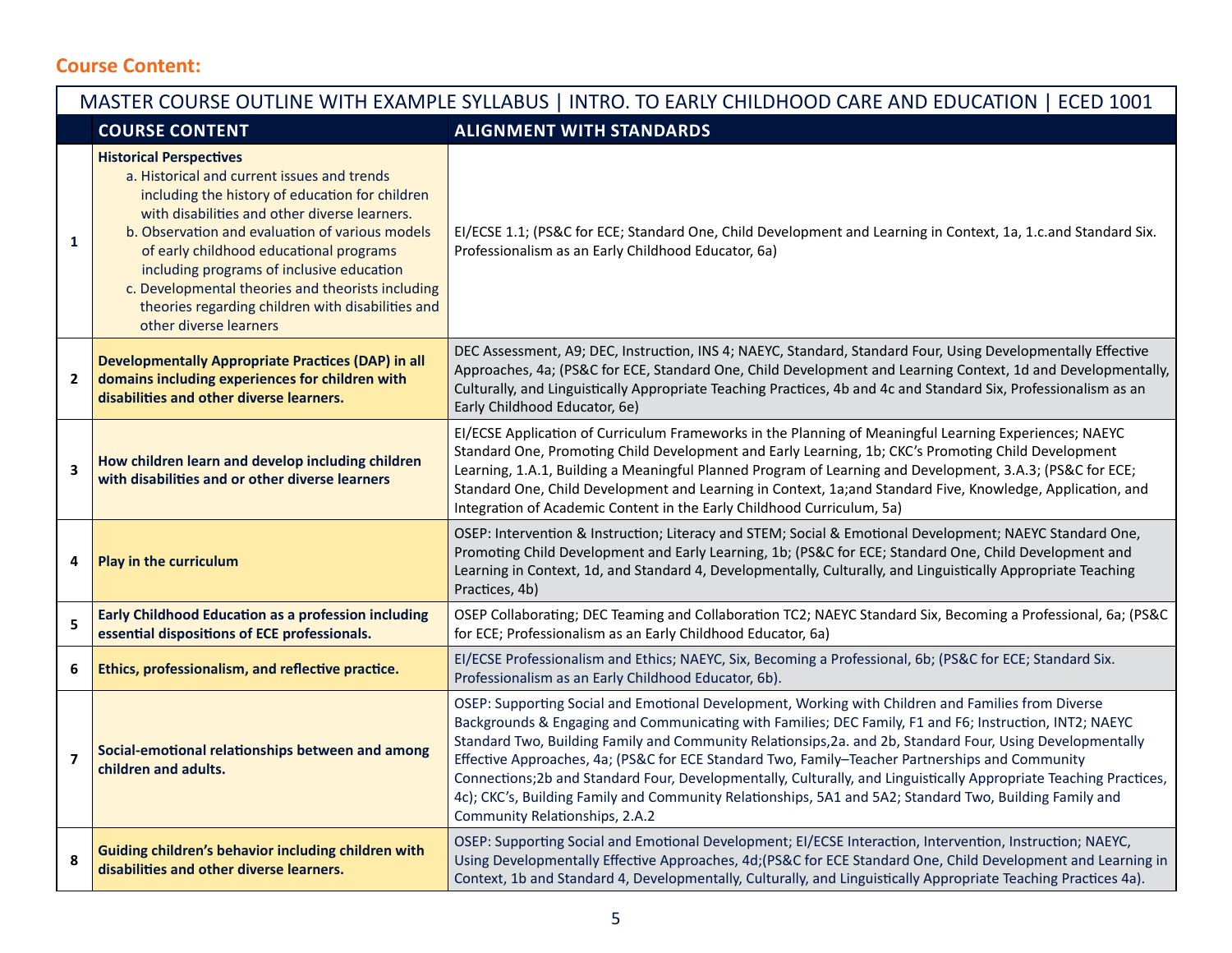|    | MASTER COURSE OUTLINE WITH EXAMPLE SYLLABUS   INTRO. TO EARLY CHILDHOOD CARE AND EDUCATION   ECED 1001                                                                                                                                                                                                                                                              |                                                                                                                                                                                                                                                                                                                                                                                                                                                                                                                                                                                                                                                                                                                                                                  |  |  |  |
|----|---------------------------------------------------------------------------------------------------------------------------------------------------------------------------------------------------------------------------------------------------------------------------------------------------------------------------------------------------------------------|------------------------------------------------------------------------------------------------------------------------------------------------------------------------------------------------------------------------------------------------------------------------------------------------------------------------------------------------------------------------------------------------------------------------------------------------------------------------------------------------------------------------------------------------------------------------------------------------------------------------------------------------------------------------------------------------------------------------------------------------------------------|--|--|--|
|    | <b>COURSE CONTENT</b>                                                                                                                                                                                                                                                                                                                                               | <b>ALIGNMENT WITH STANDARDS</b>                                                                                                                                                                                                                                                                                                                                                                                                                                                                                                                                                                                                                                                                                                                                  |  |  |  |
|    | Planning and organizing safe, healthy, stimulating<br>indoor and outdoor environment with attention to<br>the safety, health and physical development needs<br>of all children including children with disabilities and<br>other diverse learners.                                                                                                                  | OSEP Intervention and Instruction; DEC, Instruction, INS4; El/ECSE Using Responsive, Reciprocal Interactions,<br>Interventions, and Instruction; NAEYC, Standard One, Promoting Child Development and Early Learning 1c; (PS&C<br>for ECE; Standard One, Child Development and Learning in Context, 1c).                                                                                                                                                                                                                                                                                                                                                                                                                                                         |  |  |  |
| 10 | Integrating all developmental domains and<br>technology into a holistic, Developmentally<br>Appropriate curriculum supporting the needs of<br>every child including those children with disabilities<br>and other diverse learners (OSEP: Intervention &<br><b>Instruction, Literacy &amp; STEM, Technology; DEC:</b><br><b>Instruction, INS4 and Environments.</b> | OSEP: Intervention & Instruction, Literacy & STEM, Technology; DEC: Instruction, INS4 and Environments E4;<br>EI/ECSE Using Responsive, Reciprocal Interventions and Instruction, Application of Curriculum Frameworks<br>in the Planning of Meaningful Learning Experiences; NAEYC Standard Four, Using Developmentally Effective<br>Approaches, 4b, Standard Five, Using Content Knowledge to Build Meaningful Curriculum, 5a; (PS&C for ECE<br>Standard Four, Developmentally, Culturally, and Linguistically Appropriate Teaching Practices, 4c and Standard<br>Five, Knowledge, Application, and Integration of Academic Content in the Early Childhood Curriculum, 5a); CKC's,<br>Building a Meaningful Planned Program of Learning and Development, 3.A.3 |  |  |  |
| 11 | <b>Multicultural and anti-bias and inclusive learning</b><br>environments with attention to different learning<br>styles and teaching strategies.                                                                                                                                                                                                                   | OSEP: Working with Children and Families from Diverse Backgrounds, Intervention and Instruction; DEC<br>Instruction, INS 4; EI/ECSC Application of Curriculum Frameworks in the Planning of Meaningful Learning<br>Experiences, Partnering with Families, and Professionalism and Ethical Practices; NAEYC Standard Two, Building<br>Family and Community Relationships, 2a and Standard Four, Using Developmentally Effective Approaches, 4a;<br>(PS&C for ECE, Standard Two, Family-Teacher Partnerships and Community Connections, 2b and Standard Four,<br>Developmentally, Culturally, and Linguistically Appropriate Teaching Practices, 4b and 4c);CKC's Building Family<br>and Community Relationships, 5.A.1                                            |  |  |  |

## **STANDARDS**

CT State Core Knowledge and Competencies (CKC)

Division of Early Childhood of the Council for Exceptional Children (DEC)

Early Intervention/Early Childhood Special Education (EI/ECSE)

National Association for the Education of Young Children (NAEYC)

Office of Special Education Programs (OSEP)

Professional Standards and Competencies for Early Childhood Educators (Power to the Profession (P2P) Standards)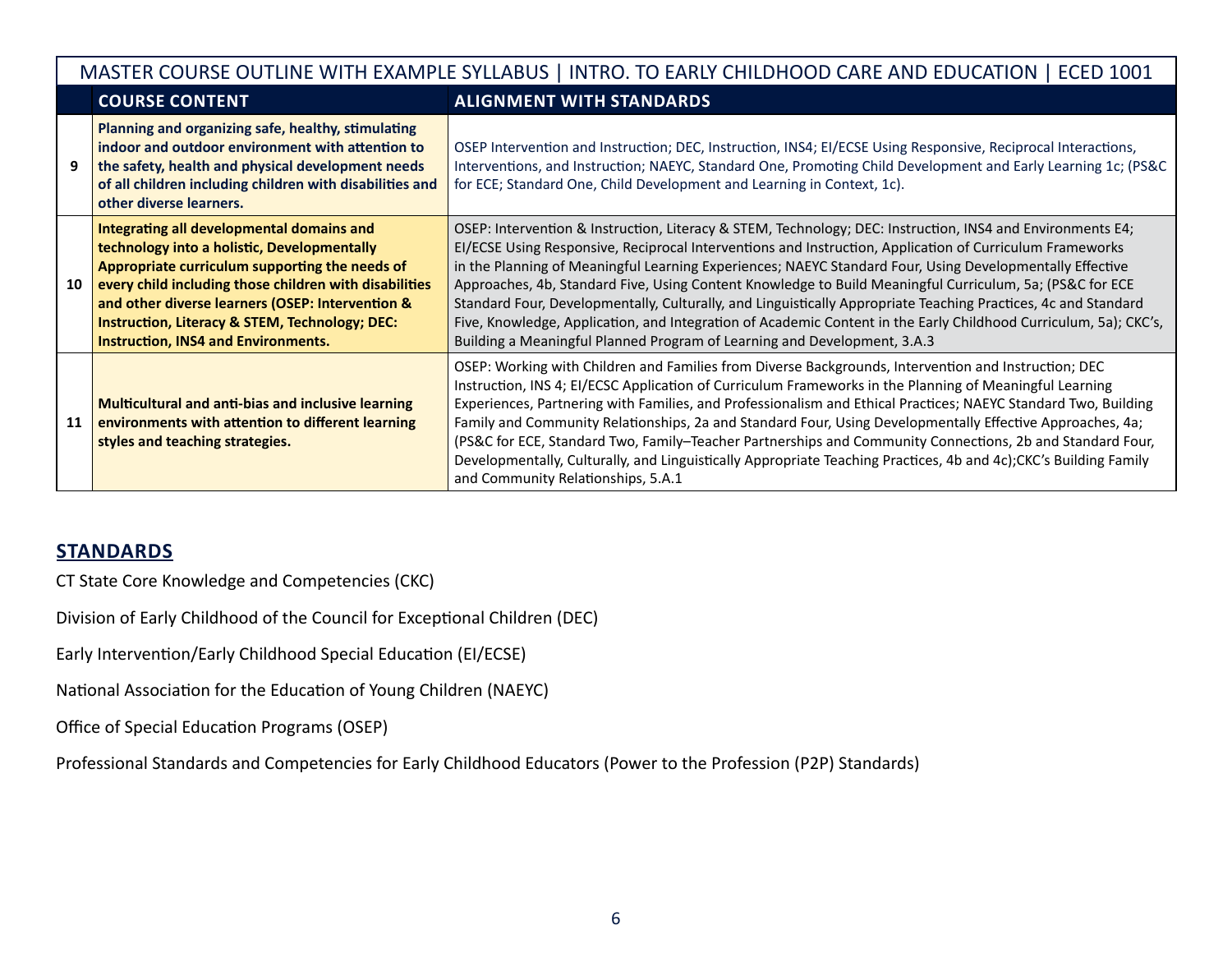## **KEY EXPERIENCES**

- 1. **(C.O. all)** Observe at and reflect upon
	- a. a program with children with identified special needs
	- b. a program with second language learners
	- c. an infant toddler classroom
	- d. NAEYC accredited classroom or approval of the Program Coordinator
- 2. **(C.O. 1)** Review differing types of Early Childhood programs and theorists.
- 3. **(C.O. 6)** Introduction to and reflection of the NAEYC Code of Ethical Conduct
- 4. **(C.O. 5)** Take and reflect upon the following survey: Anne Arundel Community College Teacher Disposition Survey *[https://docs.google.com/spreadsheets/d/1yM3gCVfy0hwoVmR95BaCruKAnCkBdaRelGScExBeVmU/edit#gid=484262749](https://docs.google.com/spreadsheets/d/1yM3gCVfy0hwoVmR95BaCruKAnCkBdaRelGScExBeVmU/edit#gid=365590144)*
- 5. **(C.O. 11)** Cultural: Students will view and discuss a video on cultural diversity and will discuss issues of respect and acceptance. The students will be given a multi-cultural classroom checklist and rating scale to use during their ECE classroom observations.
- 6. **(C.O. 2, 4)** Review how Developmentally Appropriate curriculum addresses the individual needs of all children
- 7. **(C.O. 7, 8)** View and reflect upon a video on Challenging Behaviors
- 8. **(C.O. 9)** Explore Environmental Floor Plans (indoor and outdoor) and include an understanding of Universal Design
- 9. **(C.O. 3, 4)** Introduce Connecticut Early Learning Development Standards (Ct.E.L.D.S.)
- 10. **(C.O. 10)** Collectively create curriculum experiences (Single LEP/Webbing/Developmental Domains, etc.)

## **RESOURCES**

#### **Books**

- *Derman-Sparks, L. and the ABC Task Force.* Anti-Bias Curriculum Tools for Empowering Young Children. Washington , DC NAEYC 1989
- *Bredekamp, Sue, Ed.; Copple, Carol, Ed.;* (1997). Developmentally Appropriate Practice

#### **Websites**

- *[http://csefel.vanderbilt.ed](http://csefel.vanderbilt.edu)u*
- *[CT Early Learning Development and Standards \(ELDS\), https://www.ct.gov/oec/lib/oec/earlycare/elds/ctelds.pdf](https://www.ct.gov/oec/lib/oec/earlycare/elds/ctelds.pdf)*
- *[Introduction to I.D.E.A., https://www2.ed.gov/policy/speced/leg/idea/history.html](https://portal.ct.gov/oec)*
- *[Frank Porter Graham Introduction to Autism Spectrum Disorder, https://afirm.fpg.unc.edu/node/2524](https://afirm.fpg.unc.edu/node/2524)*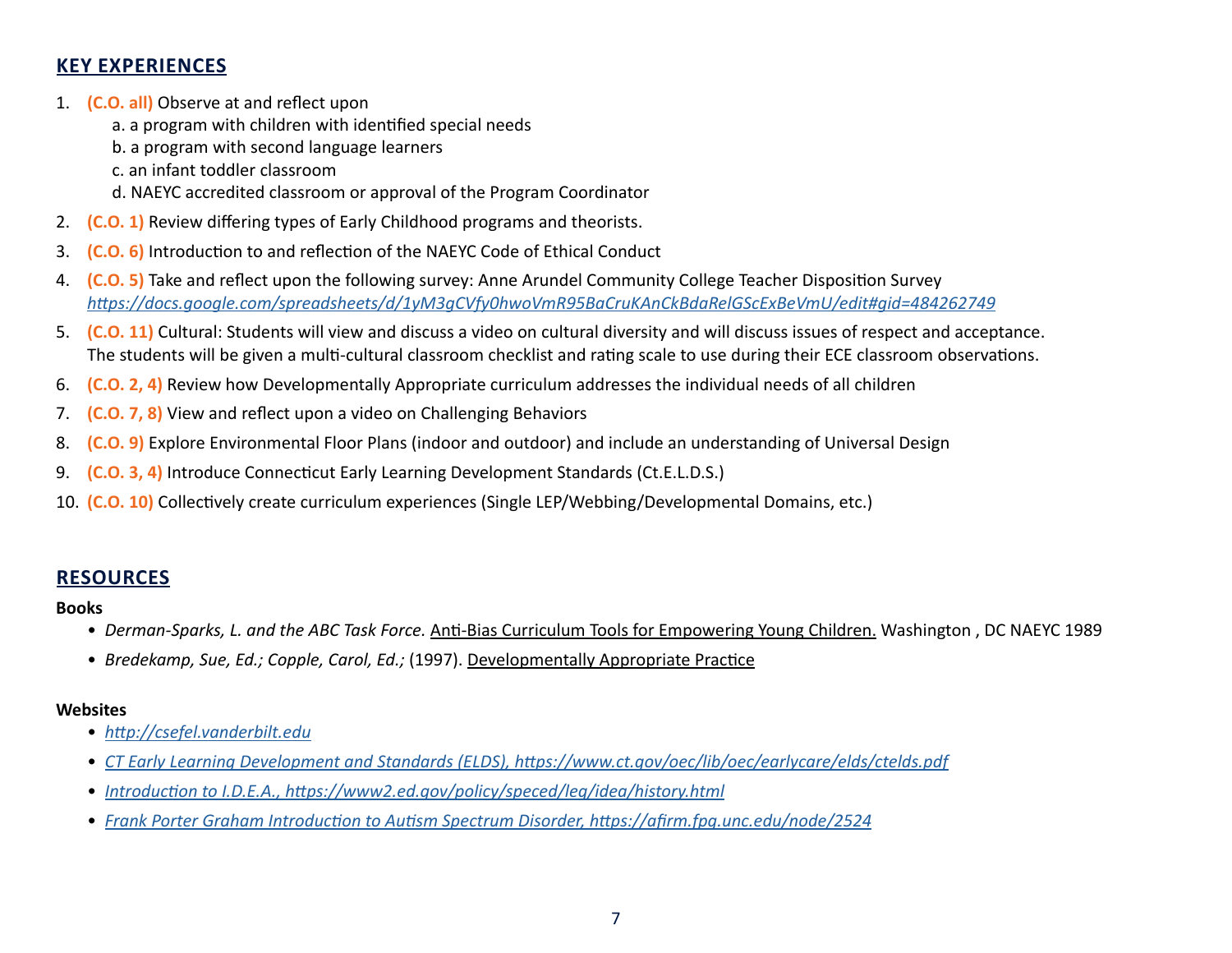#### **Videos**

- *[Eastern CT State University Challenging Behavior video, https://www.easternct.edu/center-for-early-childhood-education/supporting](https://www.easternct.edu/center-for-early-childhood-education/supporting-development/understanding-challenging-behavior-in-young-children.html)[development/understanding-challenging-behavior-in-young-children.html](https://www.easternct.edu/center-for-early-childhood-education/supporting-development/understanding-challenging-behavior-in-young-children.html)*
- *[Project Approach videos from ECSU, https://www.easternct.edu/center-for-early-childhood-education/investigating/index.html](https://www.easternct.edu/center-for-early-childhood-education/investigating/index.html)*
- *[CELL Video Getting Kids Involved \(Cara's Kit\), http://www.earlyliteracylearning.org/getting\\_kids\\_involved.php](http://www.earlyliteracylearning.org/getting_kids_involved.php)*
- *[Teaching Tolerance; Starting Small \(video\), Order Free at: https://www.tolerance.org/classroom-resources/film-kits/starting-small](https://www.learningforjustice.org/classroom-resources/film-kits/starting-small)*
- *[The Role of Play in Any Setting, https://youtu.be/pjoyBZYk2zI](https://www.youtube.com/watch?v=pjoyBZYk2zI)*

#### **Articles**

- *[Article and checklist, Beyond the Journal, Guidance including children with special needs, http://cispartners.vermont.gov/sites/cis/files/](https://cispartners.vermont.gov/sites/cis/files/Guidance/Including%20Children%20with%20Special%20Need-%20Are%20You%20and%20Your%20Childcare%20Program%20Ready%20Section%20C%20Objective%203%20Letter%20A.%20b.pdf) [Guidance/Including%20Children%20with%20Special%20Need-%20Are%20You%20and%20Your%20Childcare%20Program%20Ready%20](https://cispartners.vermont.gov/sites/cis/files/Guidance/Including%20Children%20with%20Special%20Need-%20Are%20You%20and%20Your%20Childcare%20Program%20Ready%20Section%20C%20Objective%203%20Letter%20A.%20b.pdf) [Section%20C%20Objective%203%20Letter%20A.%20b.pdf](https://cispartners.vermont.gov/sites/cis/files/Guidance/Including%20Children%20with%20Special%20Need-%20Are%20You%20and%20Your%20Childcare%20Program%20Ready%20Section%20C%20Objective%203%20Letter%20A.%20b.pdf)*
- *[People First Language www.Disabilityisnatural.com \(article\)](https://www.disabilityisnatural.com)*
- *[NAEYC and DEC Joint Position Statement on Inclusion http://www.naeyc.org/files/naeyc/file/positions/DEC\\_NAEYC\\_EC\\_updatedKS.pdf](https://www.naeyc.org/sites/default/files/globally-shared/downloads/PDFs/resources/position-statements/ps_inclusion_dec_naeyc_ec.pdf)*
- *[CT OEC Supporting all children using the CT ELDS: Meeting the Needs of Diverse Learners. https://www.ct.gov/oec/lib/oec/](https://portal.ct.gov/oec) [DiverseLearnersApril\\_26\\_2016\\_Finalw.pdf](https://portal.ct.gov/oec)*
- Universal Design Articles:
	- *<http://sandboxseries.pbworks.com/w/page/21313568/Universal%20Design%20for%20Learning%20in%20Preschool>*
	- *<https://fpg.unc.edu/sites/fpg.unc.edu/files/resources/presentations-and-webinars/ConnPowersBTJ%281%29.pdf>*
	- *[https://tats.ucf.edu/wp-content/uploads/sites/9/2017/09/TATS-FIN\\_UDL1.pdf](https://tats.ucf.edu/wp-content/uploads/sites/32/2017/09/TATS-FIN_UDL1.pdf)*
- *[Including Children with Special Needs, https://cispartners.vermont.gov/sites/cis/files/Guidance/Including%20Children%20with%20Special%20](https://cispartners.vermont.gov/sites/cis/files/Guidance/Including%20Children%20with%20Special%20Need-%20Are%20You%20and%20Your%20Childcare%20Program%20Ready%20Section%20C%20Objective%203%20Letter%20A.%20b.pdf) [Need-%20Are%20You%20and%20Your%20Childcare%20Program%20Ready%20Section%20C%20Objective%203%20Letter%20A.%20b.pdf](https://cispartners.vermont.gov/sites/cis/files/Guidance/Including%20Children%20with%20Special%20Need-%20Are%20You%20and%20Your%20Childcare%20Program%20Ready%20Section%20C%20Objective%203%20Letter%20A.%20b.pdf)*
- *[The Benefits of Being Bi-Lingual:https://eclkc.ohs.acf.hhs.gov/sites/default/files/pdf/benefits-of-being-bilingual-eng.pdf](https://eclkc.ohs.acf.hhs.gov/sites/default/files/pdf/benefits-of-being-bilingual-eng.pdf)*
- *[National Council for Learning Disabilities, 5 Questions Parents and Educators Can Ask to Start Conversations About Using Terms Like Learning](https://www.ncld.org/wp-content/uploads/2017/06/SLD-Conversations.D3.pdf)  [Disabilities, Dyslexia, Dyscalculia, and Dysgraphia https://www.ncld.org/wp-content/uploads/2017/06/SLD-Conversations.D3.pdf](https://www.ncld.org/wp-content/uploads/2017/06/SLD-Conversations.D3.pdf)*
- *[Anne Arundel Community College Teacher Disposition Survey https://docs.google.com/spreadsheets/d/1yM3gCVfy0hwoVmR95BaCruKAnCkB](https://docs.google.com/spreadsheets/d/1yM3gCVfy0hwoVmR95BaCruKAnCkBdaRelGScExBeVmU/edit#gid=365590144) [daRelGScExBeVmU/edit#gid=484262749](https://docs.google.com/spreadsheets/d/1yM3gCVfy0hwoVmR95BaCruKAnCkBdaRelGScExBeVmU/edit#gid=365590144)*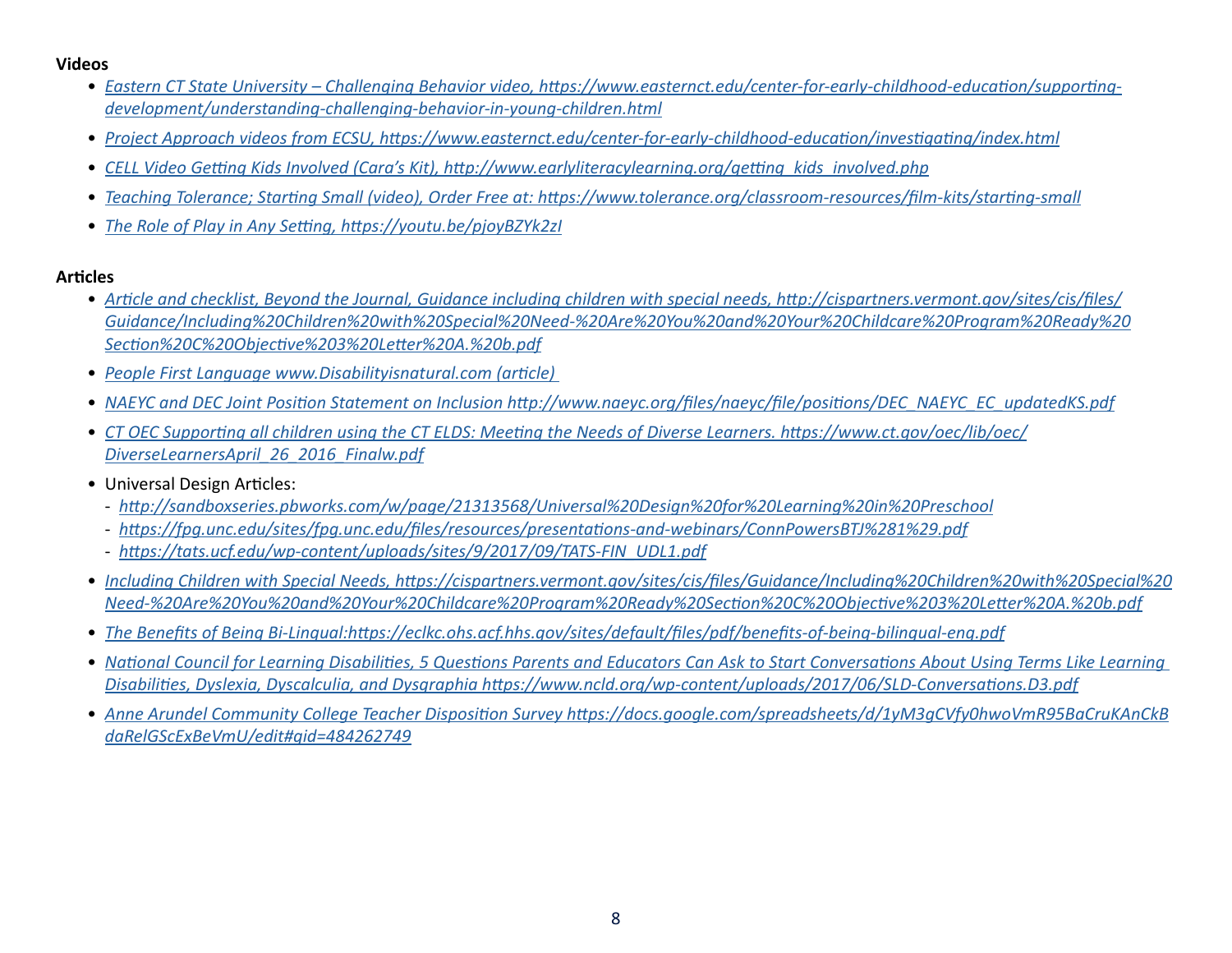#### **Children's Books**

- *[www.Storylineonline.net There Are No Mirrors in My Nana's House](https://storylineonline.net)*
- My Princess Boy
- When Sophie Gets Really, Really Angry by Molly Bang
- Susan Laughs by Jeanne Willis

|                             | MASTER COURSE OUTLINE WITH EXAMPLE SYLLABUS   INTRO. TO EARLY CHILDHOOD CARE AND EDUCATION   ECED 1001                                                                                                                                       |                                                   |                                                                                                                                                                                                                                                                                                                                                                                                                                                                                                                                                                                                                                                                      |                                                            |  |  |
|-----------------------------|----------------------------------------------------------------------------------------------------------------------------------------------------------------------------------------------------------------------------------------------|---------------------------------------------------|----------------------------------------------------------------------------------------------------------------------------------------------------------------------------------------------------------------------------------------------------------------------------------------------------------------------------------------------------------------------------------------------------------------------------------------------------------------------------------------------------------------------------------------------------------------------------------------------------------------------------------------------------------------------|------------------------------------------------------------|--|--|
| <b>DATE</b>                 | <b>TOPIC AND LEARNING ACTIVITY</b>                                                                                                                                                                                                           | <b>ALIGNMENT WITH</b><br><b>COURSE OBJECTIVES</b> | <b>ASSIGNMENTS</b>                                                                                                                                                                                                                                                                                                                                                                                                                                                                                                                                                                                                                                                   | <b>ALIGNMENT</b><br><b>WITH STUDENT</b><br><b>OUTCOMES</b> |  |  |
| <b>Week</b><br>$\mathbf{1}$ | Introductions to each other and to the course.<br>Description of assignments including observations.<br><b>Introduce Power to the Profession</b>                                                                                             | C.0.5                                             | *Take and reflect upon the following survey: Anne Arundel<br>Community College Teacher Disposition Survey https://docs.<br>google.com/spreadsheets/d/1yM3qCVfy0hwoVmR95BaCruKAnCkBdaRel<br>GScExBeVmU/edit#gid=484262749<br>Power to the Profession - Review the following website<br>and video for next week's discussion.<br>https://www.naeyc.org/our-work/initiatives/profession/overview<br>Follow the links to the "Unifying Framework" and then<br>to the "Professional Standards and Competencies." Pay<br>particular attention to the standards summary on page 9<br>and the explanation of leveling on page 33 Appendix A.<br>https://youtu.be/vh N47FckDk | S.0.5                                                      |  |  |
| $\mathbf{2}$                | <b>Historical Perspectives</b><br>*Reviewing different types of programs, theories and<br>theorists.<br>Receive and review the cultural Checklist to be used in<br>conjunction with classroom observations.                                  | C.0.1<br>C.0.11                                   | Make appointments for all your observations noting the<br>due dates on this syllabus.                                                                                                                                                                                                                                                                                                                                                                                                                                                                                                                                                                                | S.O. 11                                                    |  |  |
| 3                           | Ethics, professionalism, and reflective practice.<br>*Introduce and reflect upon the NAEYC Code of Ethical<br>Conduct                                                                                                                        | C.0.6                                             | Read the NAEYC and DEC Joint Position Statement on<br>Inclusion http://www.naeyc.org/files/naeyc/file/positions/DEC<br>NAEYC EC updatedKS.pdf                                                                                                                                                                                                                                                                                                                                                                                                                                                                                                                        | S.O.6                                                      |  |  |
| 4                           | How Children Grow and Develop, including children with<br>disabilities and other diverse learners.<br><b>Read Aloud Susan Laughs by Jeanne Willis</b><br>*Watch and discuss a few segments of Teaching<br>Tolerance; Starting Small (video). | C.0.3<br>C.0.11                                   | Reflection on observation 1 due next week.                                                                                                                                                                                                                                                                                                                                                                                                                                                                                                                                                                                                                           | S.0.9                                                      |  |  |
| 5.                          | <b>Play in the Curriculum</b>                                                                                                                                                                                                                | C.0.4                                             |                                                                                                                                                                                                                                                                                                                                                                                                                                                                                                                                                                                                                                                                      |                                                            |  |  |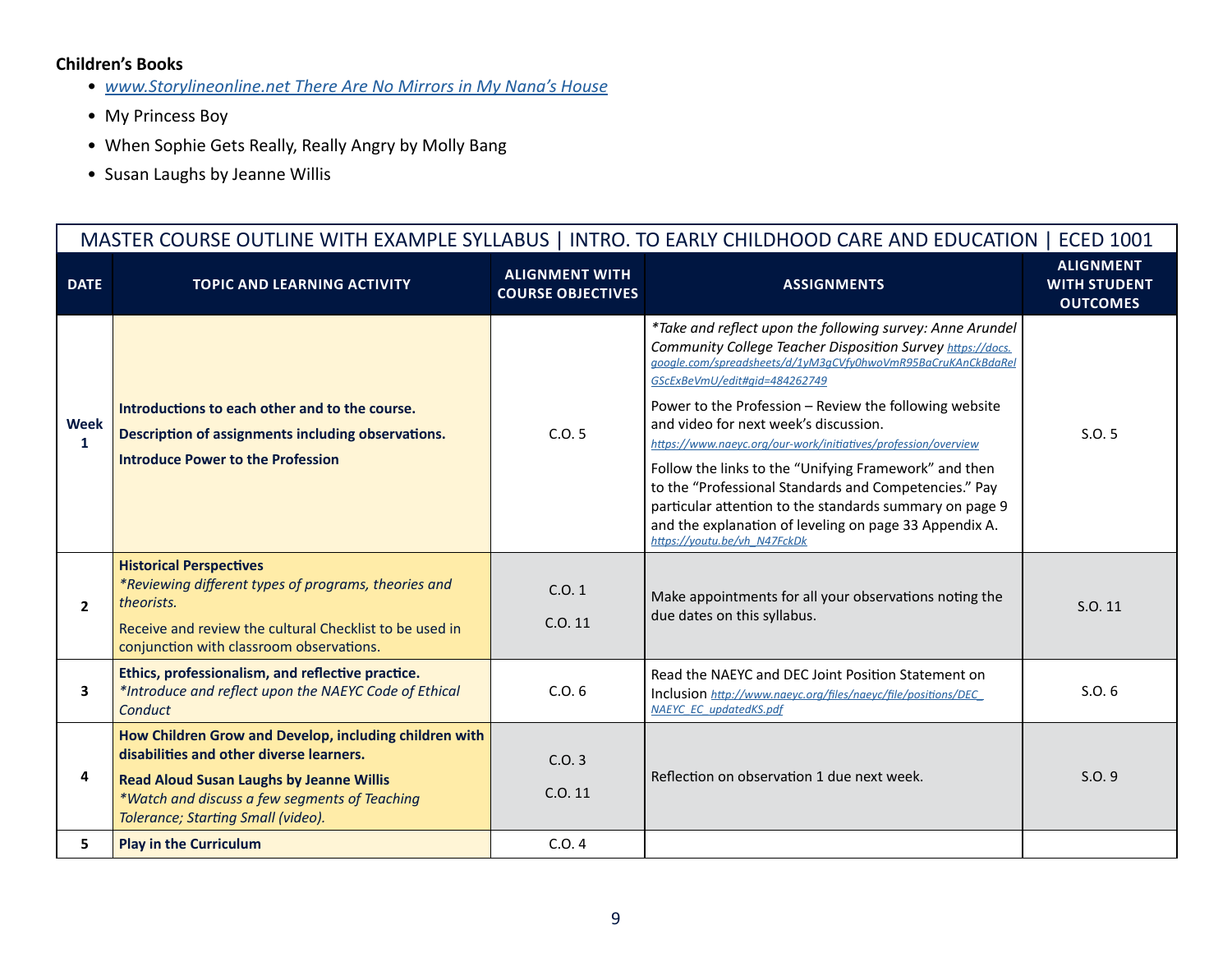| MASTER COURSE OUTLINE WITH EXAMPLE SYLLABUS   INTRO. TO EARLY CHILDHOOD CARE AND EDUCATION   ECED 1001 |                                                                                                                                                                                                                                                                                                                                                                            |                                                   |                                                                                                                                                                                                                                                                                                                                             |                                                            |
|--------------------------------------------------------------------------------------------------------|----------------------------------------------------------------------------------------------------------------------------------------------------------------------------------------------------------------------------------------------------------------------------------------------------------------------------------------------------------------------------|---------------------------------------------------|---------------------------------------------------------------------------------------------------------------------------------------------------------------------------------------------------------------------------------------------------------------------------------------------------------------------------------------------|------------------------------------------------------------|
| <b>DATE</b>                                                                                            | <b>TOPIC AND LEARNING ACTIVITY</b>                                                                                                                                                                                                                                                                                                                                         | <b>ALIGNMENT WITH</b><br><b>COURSE OBJECTIVES</b> | <b>ASSIGNMENTS</b>                                                                                                                                                                                                                                                                                                                          | <b>ALIGNMENT</b><br><b>WITH STUDENT</b><br><b>OUTCOMES</b> |
| 6                                                                                                      | *Developmentally Appropriate Practice and how it<br>addresses the needs of all children.<br>*Watch CT OEC Supporting all children using the CT ELDS:<br>Meeting the Needs of Diverse Learners. https://www.ct.gov/oec/<br>lib/oec/DiverseLearnersApril 26 2016 Finalw.pdf                                                                                                  | C.0.2<br>C.0.10                                   | Read and reflect upon this article:<br>Beyond the Journal Guidance including children with<br>special needs<br>http://cispartners.vermont.gov/sites/cis/files/Guidance/Including%20<br>Children%20with%20Special%20Need-%20Are%20You%20and%20<br>Your%20Childcare%20Program%20Ready%20Section%20C%20<br>Objective%203%20Letter%20A.%20b.pdf | S.O. 8                                                     |
| $\overline{7}$                                                                                         | Guiding children's behavior including children with<br>disabilities and other diverse learners.<br>*Watch and reflect upon Challenging Behavior video<br>https://www.easternct.edu/center-for-early-childhood-education/<br>supporting-development/understanding-challenging-behavior-in-young-<br>children.html                                                           | C.0.8                                             | Reflection on observation 2 due next week.<br>Read the article: www.Disabilityisnatural.com (article)                                                                                                                                                                                                                                       |                                                            |
| 8                                                                                                      | Multicultural and anti-bias and inclusive learning<br>environments with attention to different learning<br>styles and teaching strategies.<br>Read Aloud: Storylineonline.net There Are No mirrors<br>in My Nana's House                                                                                                                                                   | C.O. 9, 10, 11                                    | Read article(s) on Universal Design                                                                                                                                                                                                                                                                                                         | S.O. 11                                                    |
| 9                                                                                                      | Planning and organizing safe, healthy, stimulating indoor<br>and outdoor environment with attention to the safety<br>and health needs of all children including children with<br>disabilities and other diverse learners.                                                                                                                                                  | C.0.11                                            | *Environmental Floor plan indoor/outdoor due next week                                                                                                                                                                                                                                                                                      | S.0.9                                                      |
| 10                                                                                                     | Integrating all developmental domains and technology<br>into a holistic, Developmentally Appropriate curriculum<br>supporting the needs of every child including those<br>children with disabilities and other diverse learners<br><b>Project Approach videos from ECSU</b><br>https://www.easternct.edu/center-for-early-childhood-education/<br>investigating/index.html | C.0.10                                            |                                                                                                                                                                                                                                                                                                                                             |                                                            |
| 11                                                                                                     | <b>Curriculum continued. Focus on Math Science</b><br>experiences: Using CT ELDS,<br>*Collectively create a Single Experience Plan                                                                                                                                                                                                                                         | C.0.10                                            |                                                                                                                                                                                                                                                                                                                                             |                                                            |
| 12                                                                                                     | <b>Curriculum continued: Focus on Language and Literacy</b><br><b>Experiences CELL Video Getting Kids Involved (Cara's Kit)</b><br>http://www.earlyliteracylearning.org/getting kids involved.php                                                                                                                                                                          | C.0.10                                            | Reflection on observation 3 due next week.                                                                                                                                                                                                                                                                                                  |                                                            |
| 13                                                                                                     | <b>Curriculum continued: Focus on Creative Experiences</b>                                                                                                                                                                                                                                                                                                                 | C.0.10                                            |                                                                                                                                                                                                                                                                                                                                             |                                                            |